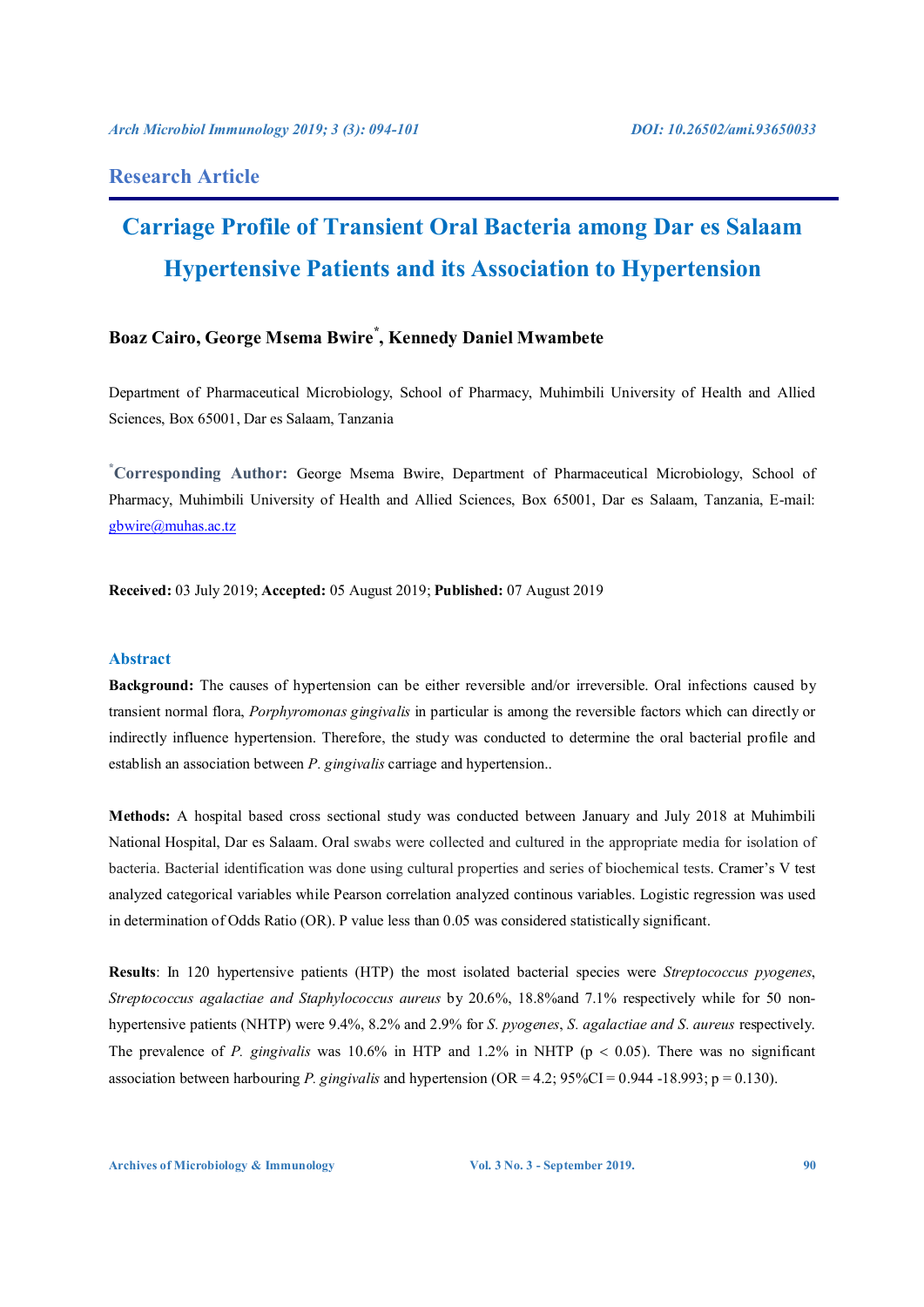**Conclusions:** Hypertensive patients exhibit high oral carriage of transient bacteria especially *P. gingivalis* as compared to non-hypertensive individuals. However, there was no association between *P. gingivalis* carriage and hypertension.

**Keywords:** Bacterial profile; Hypertension; Muhimbili National Hospital; *Porphyromonas gingivalis*

# **Abbreviations**

CRF: Case Report Form; CI: Confidence Interval; HP: Hypertension; HTP: Hypertensive Patients; MUHAS: Muhimbili University of Health and Allied Sciences; NHTP: Non-Hypertensive Patients

# **Introduction**

Hypertension (HP) is a chronic disease characterized by raising blood pressure above normal range, which is above 120 mm Hg of systolic blood pressure (SBP) and greater than 80 mm Hg of diastolic blood pressure (DBP) [1]. The disease is one of the most prevalent and potential contributors to cardiovascular problems, and most people die of it or the associated diseases and complications. Two main types of HP are known so far namely primary or essential hypertension (EHP) and secondary hypertension (SHP). The former is idiopathic HP with no identifiable specific cause, since there are many associated factors that result into EHP, that include environmental factors, foods taken such as those with high content of tyramines, saturated fats and cholesterols, tobacco smoking, lack of exercise, chronic caffeine consumption, just mentioning a few [2]. Secondary hypertension is caused by underlying identifiable and correctable causes, such as conditions affecting kidneys, arteries, pregnancy, heart or endocrine system [3,4]. Basing on the risk factors of HP, the causes can be modifiable such as obesity, chronic alcoholism, lack of exercises, excessive sodium salt intake, diseases conditions such as liver diseases, diabetes mellitus and infections; while non-modifiable risk factors include age, gender, family history and race [5,6].

Microbial community of the human oral cavity is colonized by myriad of bacterial species [7], which sturdily affects the development and maintenance of immune homeostasis, operates as a barricade against pathogenic microbes invasion, and provides the host with nutritional elements [8]. However, oral infections have been attributing to the increase in HP, because several periodontal bacteria like *Porphyromonas gingivalis, Streptococcus agalactiae Streptococcus pyogenes and Staphylococcus aureus* are implicated in infections like periodontitis, dental carries and gingivitis [9,10]. The bacteria have been also detected in circulatory system and in aortic tissues, whereby experimental studies demonstrate that they act as pro-atherogenic stimuli [8]. Of these bacteria, *P. gingivalis* is more prevalent than others [9,10]. Such bacteria can disseminate to other parts of the human body causing damages to the blood vessels or producing biofilms, endotoxins and produce adhesive molecules like fimbriae and capsular polysaccharide that contribute to atherosclerosis and leading to HP [11].

To date, no study has been conducted at Muhimbili National Hospital (MNH) to determine oral bacterial profile and association between *P.gingivalis* infections with HP among hypertensive patients.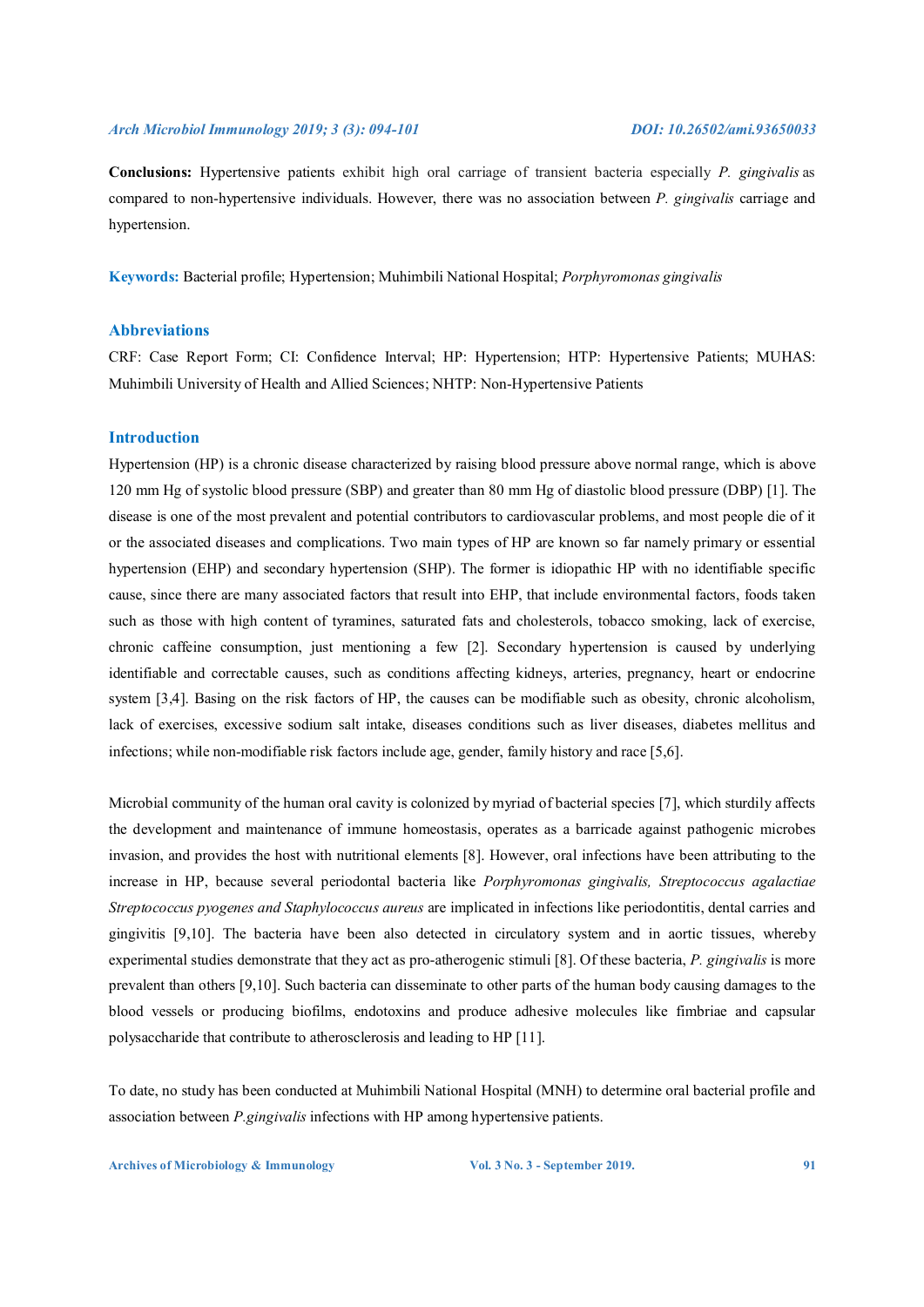# **Materials and Methods**

# **Study design**

This was a cross sectional study involving collection of mouth swab specimens from conseted hypertensive patients and non hypertensive individuals at MNH between January and July 2018. The specimens were then sent to Central Pathology Laboratory (CPL) at MNH for bacteria isolation, and subsequently identification through colony characteristics and biochemical tests [12].

### **Study area and population**

The study was conducted at MNH, Tanzania which is a tertiary referral hospital situated in the largest commercial city of Dar es Salaam of over 5 million residents, though receives patients from all over the country of about 60 million people [13]. Both hypertensive and non-hypertensive patients who sought medical care services at the Out Patients Department (OPD) were recruited in the study.

# **Sampling and sample size determination**

The random sampling technique was employed to recruit hypertensive and non-hypertensive patients attending OPD at MNH. Relevant clinical and demographic information were collected through questionnaire, which also assisted in identification of appropriate subjects/patients as per study's objectives (patients with suspected oral infections and/or hypertension). A sample size of 170 patients (120 hypertensive vs 50 non-hypertensive) was determined based on previous study by Fleming *et al.,* [14].

### **Inclusion and exclusion criteria**

Only patients over 31 years old, who were hypertensive, having generalized to severe, chronic periodontitis or tooth loss, and inflammation of the gum, were recruited in the study [15,16]. Pregnancy, smoking, systemic diseases that affect the gum or interfere with examination, consumption of antibiotics and corticosteroids during the past three months and clinical history of periodontal diseases in the past six months were used as exclusion criteria [17].

# **Samples collection procedures**

Following consents from each patient, demographic and clinical information were collected through structured questionnaire as shortly described. Then sub-gingival specimens/swabs were collected using specialized tools and saliva bio-oral swab (SOS) assisted by competent health personnel. The specimens were then subjected onto reducing transport fluid (Stuart transport media) for easy transportation and enabling the bacteria to remain in their growth phase as that was observed once the samples were obtained from the patients, while waiting for aerobic and anaerobic procedures to take place.

# **Laboratory investigations**

Laboratory culture, isolation and identification of bacteria species were performed as described by Japoni et al., [17].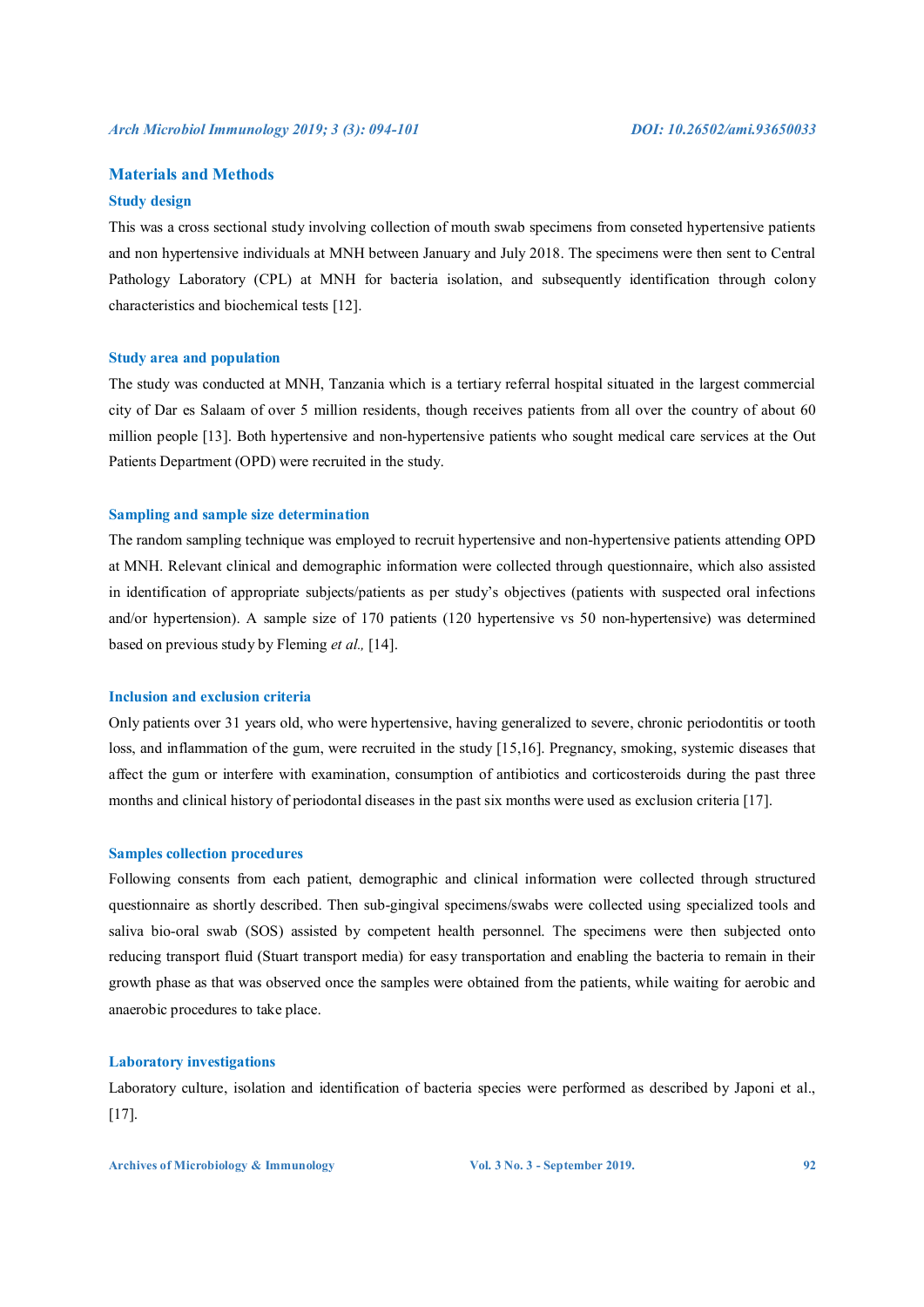Briefly; During laboratory work, the bacterial cultures were subjected to aerobic and anaerobic conditions. For anaerobic conditions Blood agar (BA) media were supplied with 5µg/mL of hemin and 1µg /mL of vitamin k, 7% of sheep blood and 3% of Tripticase soy broth (Sigma Chemical Co.) For aerobic growth, BA and Chocolate agar (CA) plates were used. Then the samples were incubated for 24 hours. For anaerobic conditions, the BA and CA plates were incubated in candle jar, with a wet paper placed strategically to control level of carbon-dioxide  $(CO<sub>2</sub>)$ . Then the plates were re-incubated at 7%  $CO<sub>2</sub>$  for 72 hours. The resultant bacterial colonies were identified by Gram staining followed by a series of biochemical tests.

# **Data Management and Analysis**

Patients information ware collected in the patients' files and documented in the case report form (CRF). Information collected in the were entered in the Microsoft excel sheet and then exported to statistical package for social science (SPSS version 23 software, Chicago Inc.,USA) for coding and analysis. The descriptive statistics was done using Cramer's V for categorical variable and Pearson correlation for numerical variable. Logistic regression was used in determination of Odd ratios. Whereas linear regression was used to control continuous cofounding factors. P value was considered significant when read less than 0.05.

# **Ethical considerations**

Following approval of this study by the Muhimbili University of Health and Allied Sciences, Ethical Committees and permission to recruit participants and laboratory investigation of samples was obtained from MNH authority, each patient was clearly informed on the objectives of the study prior to consenting verbally and in-writing. Patients were also informed that laboratory findings would be used for academic purpose and improvement of health care system. However, the results were also made available upon medical request for potential medical intervention. Names and other personal details were not disclosed for confidentiality purpose; thus, most information was coded and entered into the computer for statistical analysis.

# **Results**

### **Demographics and factors attributable to oral problems in the study population**

A total of 170 patients were recruited in this study, of those 98, 58% were males. Majority of participants had age above 50 years 87 (51.2%). Education levels of the participants ranged from informal education to tertiary/college level. Regarding habits of brushing their teeth, majority (67%) brushed their teeth using conventional toothpastes. About 92% (n=157) had at least lost one tooth as consequence of dental problems, while 98 (57.6%) patients had gingivitis. Slightly more than half (n=88; 52%) of the participants brushed their teeth thrice per day as shown on (**Table1)**.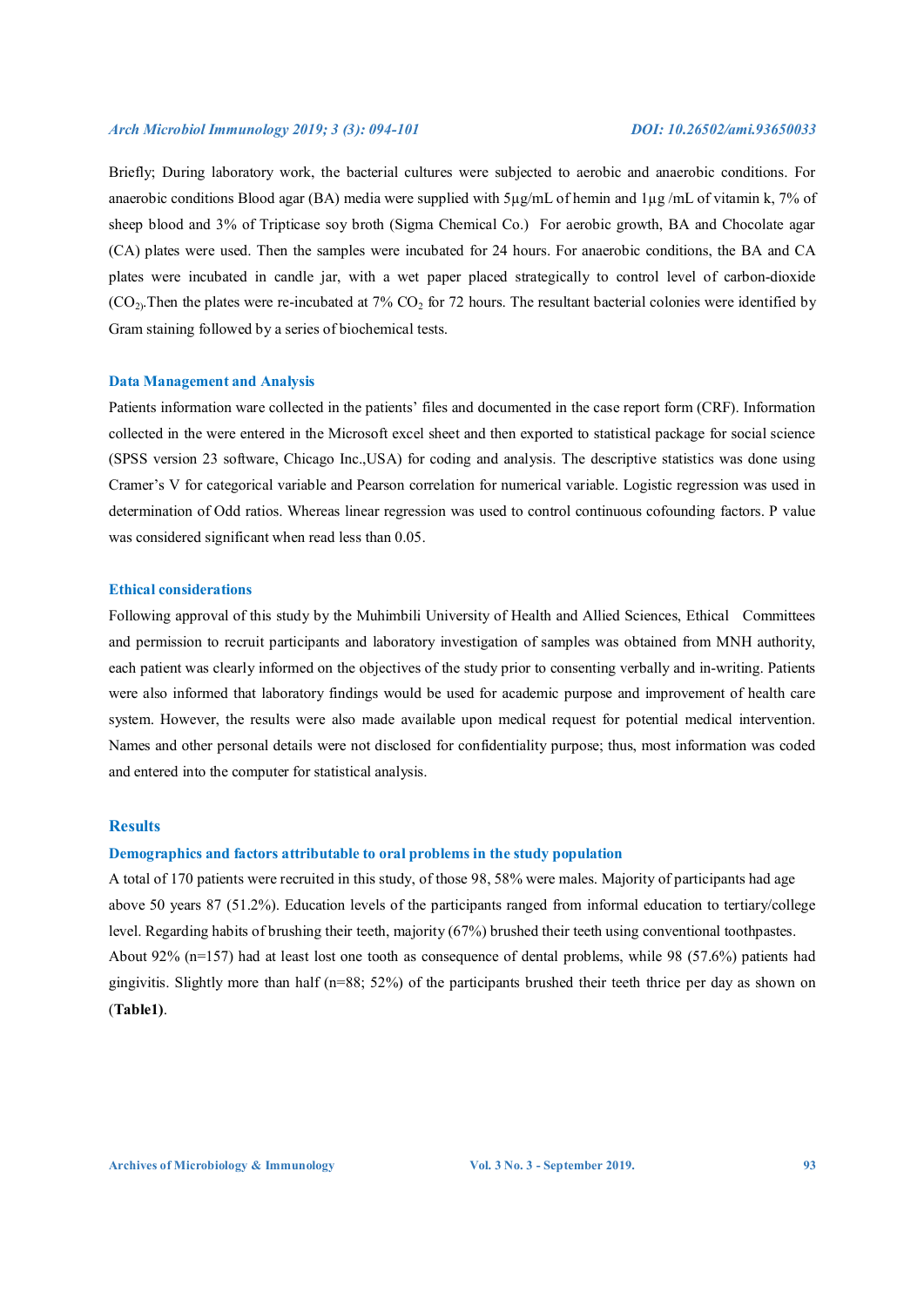| <b>Investigated variables</b> |                          | Frequency n (%) |
|-------------------------------|--------------------------|-----------------|
| Age                           | $30 - 40$                | 28(16.5)        |
|                               | $40 - 50$                | 55(32.4)        |
|                               | >50                      | 87(51.2)        |
| <b>Education</b>              | Primary                  | 27(16.0)        |
|                               | Secondary                | 52(31.0)        |
|                               | <b>Tertiary</b>          | 55(32.0)        |
|                               | Non-Formal               | 36(21.0)        |
| <b>Brushing teeth</b>         | Once a day               | 38(22.0)        |
|                               | Twice a day              | 88(52.0)        |
|                               | Thrice a day             | 42(25.0)        |
|                               | None                     | 2(1.0)          |
| <b>Toothpaste used</b>        | Commercial dent          | 113(67.0)       |
|                               | <b>Traditional paste</b> | 36(21.0)        |
|                               | Water                    | 21(12.0)        |

**Table 1:** Social demographic of the study participants

# **Periodontal problems in the study population**

The loss of 1-3 teeth in patients with periodontal problems was mostly reported by 102 (60%). Halitosis was also observed in 133(66%) patients where teeth decay and gingivitis were more observed in patients with periodontal problems 98(58%) and 97(57%) respectively. Most patients reported to have no oral infection screening 143 (84%) (Table 2).

**Table 2:** Variables associated with periodontal problems in the study population

| <b>Investigated variables</b>        | <b>Response</b> | Frequency $n$ (%) |
|--------------------------------------|-----------------|-------------------|
| <b>Teeth lost</b>                    | $1 - 3$         | 102(60.0)         |
|                                      | $4 - 7$         | 55(32.0)          |
|                                      | $\theta$        | 13(8.0)           |
| <b>Halitosis</b>                     | <b>Yes</b>      | 113(66.0)         |
|                                      | N <sub>o</sub>  | 57(34.0)          |
| <b>Teeth decay</b>                   | Observed        | 98(58.0)          |
|                                      | Not observed    | 72(42.0)          |
| <b>Gingivitis</b>                    | Observed        | 97(57.0)          |
|                                      | Not observed    | 73(43.0)          |
| <b>Ever screened oral infections</b> | Yes             | 27(16.0)          |
|                                      | N <sub>o</sub>  | 143(84.0)         |

Archives of Microbiology & Immunology **Xamps 2019.** Vol. 3 No. 3 - September 2019.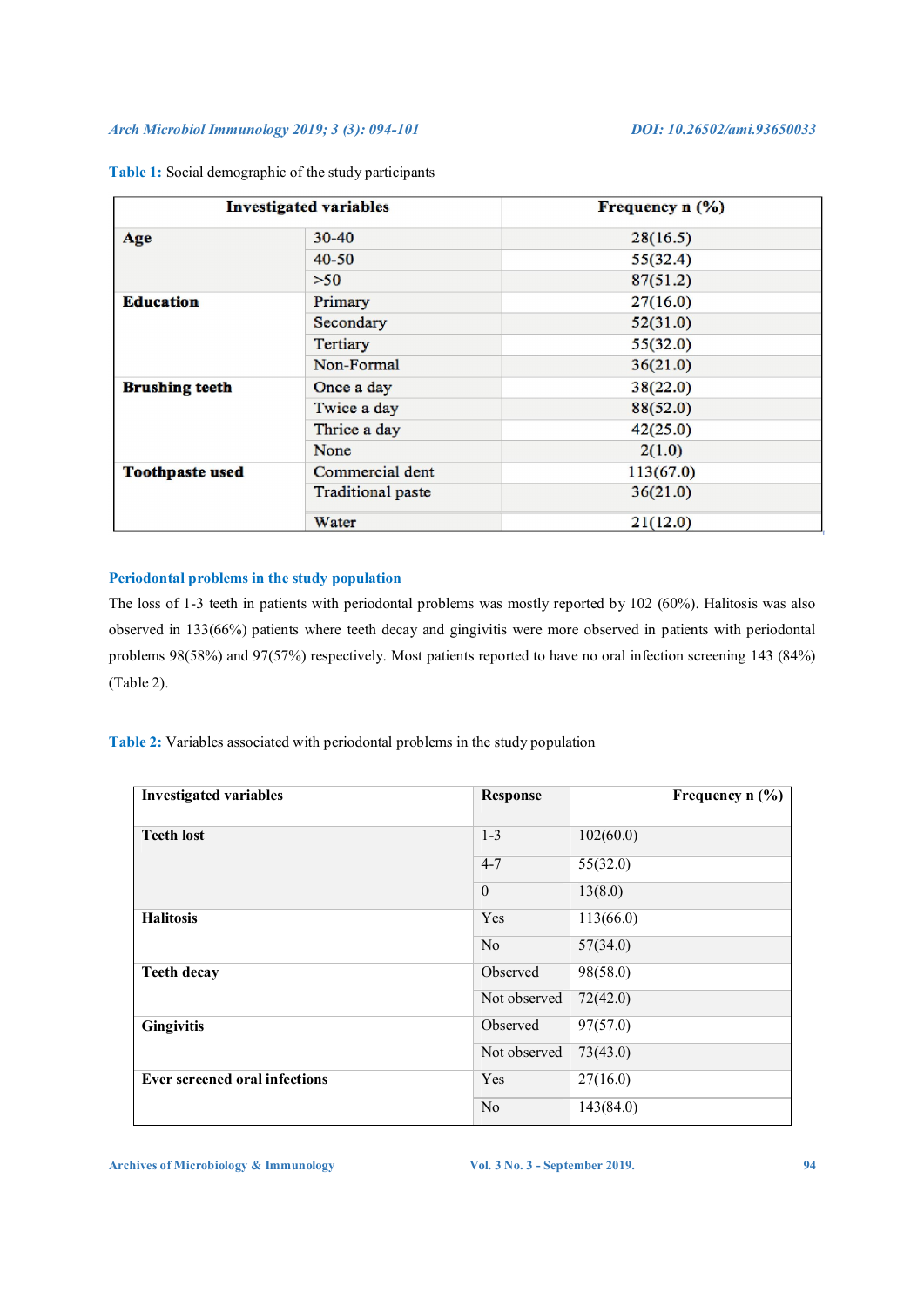# **Isolation and identification of bacteria isolates**

Of 170 randomly recruited and examined patients, were categorized into two groups namely HTP 120 (70.6%) and 50(29.4%) control group/NHTP respectively. A total of 111(65.3%) developed some kind of gum bleeding during supra and sub-gingival samples collection. From 170 patients, 5 species of bacteria were isolated from their mouths/sub-gingival swabs, which mostly were comprised of 20 (11.8%) *P. gingivalis* and 51(30.0%) *S. pyogenes.*  Most of the isolated bacteria 120 (70.6%) were from the hypertensive patients; and of those 18(15.0%) were *P. gingivalis* isolates (Figure 1).



**Figure 1**: Bacteria isolated from patients' sub-gingival swabs. Hypertensive patients recorded dominant carriage of transient oral bacterial flora, where *S. pyogenes* 20.6% (120) were mostly isolated and *S. aureus* 7.1% (120) were least isolated, while *S. pyogenes* 9.4% (50) was mostly isolated in non- hypertensive patients and *P. gingivalis* 1.2% (50) was least isolated.

# **Bacteria isolated grouped per patients' ages**

A total 109 (63.7%) bacteria were isolated from female patients as compared to 61 (36.3%) from males. Of 18 isolates of *P. gingivalis* recovered from hypertensive patients' sub-gingival swabs, 14 (77.8%) were from female patients. More bacteria were isolated from older patients over 50 years as compared to younger patients (17% vs. 50.3%; p=0.016) (Figure 2).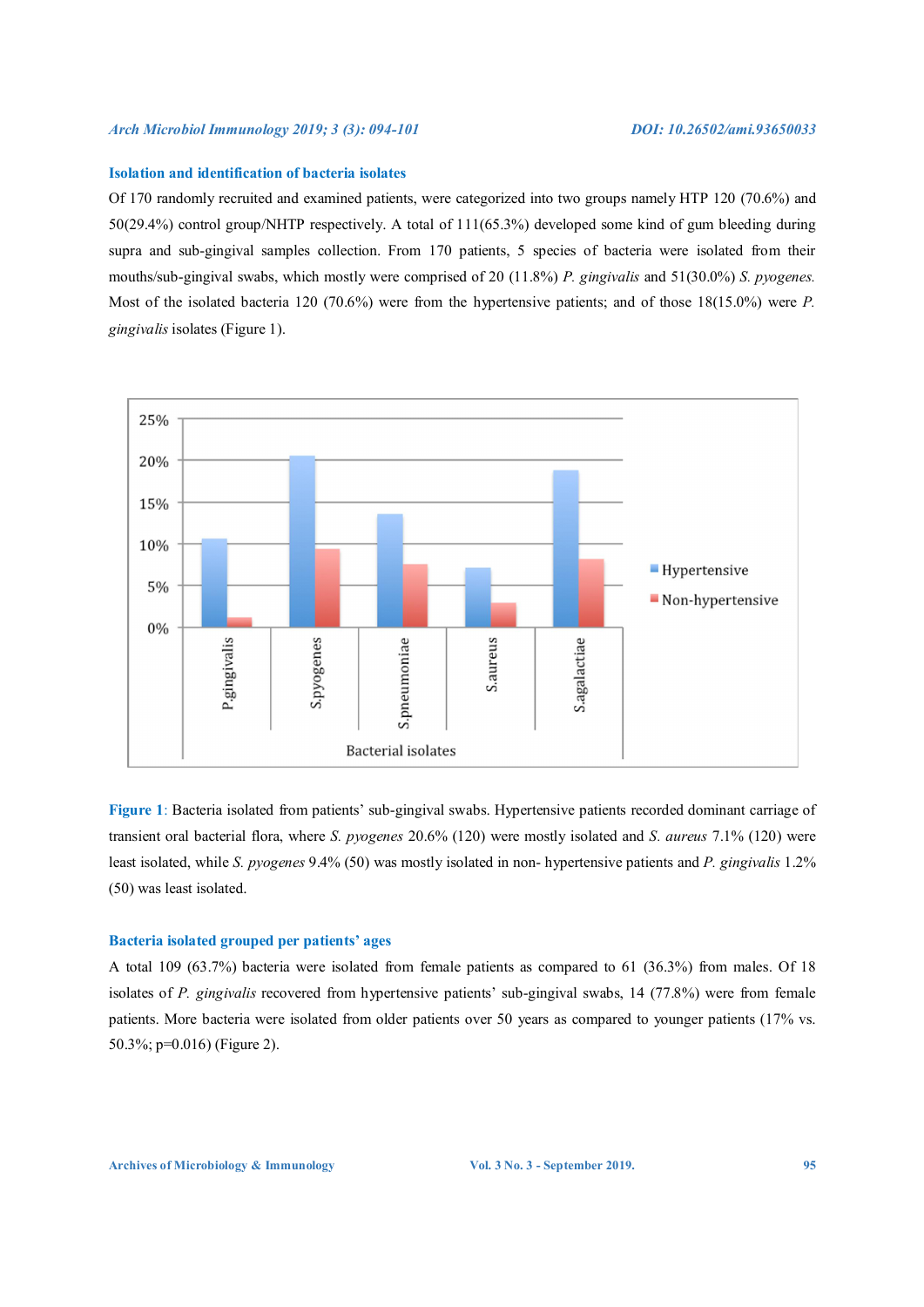

**Figure 2**: Bacteria isolates grouped per patients' ages (years) regardless of hypertension status. Participants with age above 50 years recorded dominant carriage of transient bacterial normal flora while age between 30-40 years had the lowest bacterial carriage.

# **Regression analysis of social demographic factors**

No direct association between gingivitis and HP was observed [Odds Ratio (OR) = 4.2; 95% Confidence Interval  $(95\%CI) = 0.944-18.993$ ; p = 0.130]. Interdependence of disease, patient's sex and oral infection was revealed (Cramer's  $V = 0.019$ ,  $p = 0.02$ ). Controlling for age, the OR to acquire HP was 0.084 for patients without formal education as compared to higher education earners  $[p = 0.024; 95\% CI = 0.09 - 0.72]$ . On the other hand, age had no significant effect on the presence of oral *P. gingivalis* among the patients (p = 0.056). Neither teeth brushing habit or brushing frequency showed significant difference in relation to HP nor types of tooth paste used had significant effect on presence of oral bacteria; though patients who did not use toothpastes were more likely to harbor *P. gingivalis* (OR = 1.033; p > 0.05).

# **Discussions**

Hypertension is a major risk factor affecting adult population over about 30 years of age. In Tanzania, hypertension ranks as the 17<sup>th</sup> disease that kills many people as consequence of direct disease condition of its associated complications such as stroke, myocardial infarction [1].

 Researchers have shown that infections of the oral cavity such as gingivitis, periodontitis, or dental carries increase of systemic diseases like HP, as microorganisms spread throughout the body [18-20]. Most likely such diseases can

**Archives of Microbiology & Immunology**  $\blacksquare$  **Vol. 3 No. 3 - September 2019.** 96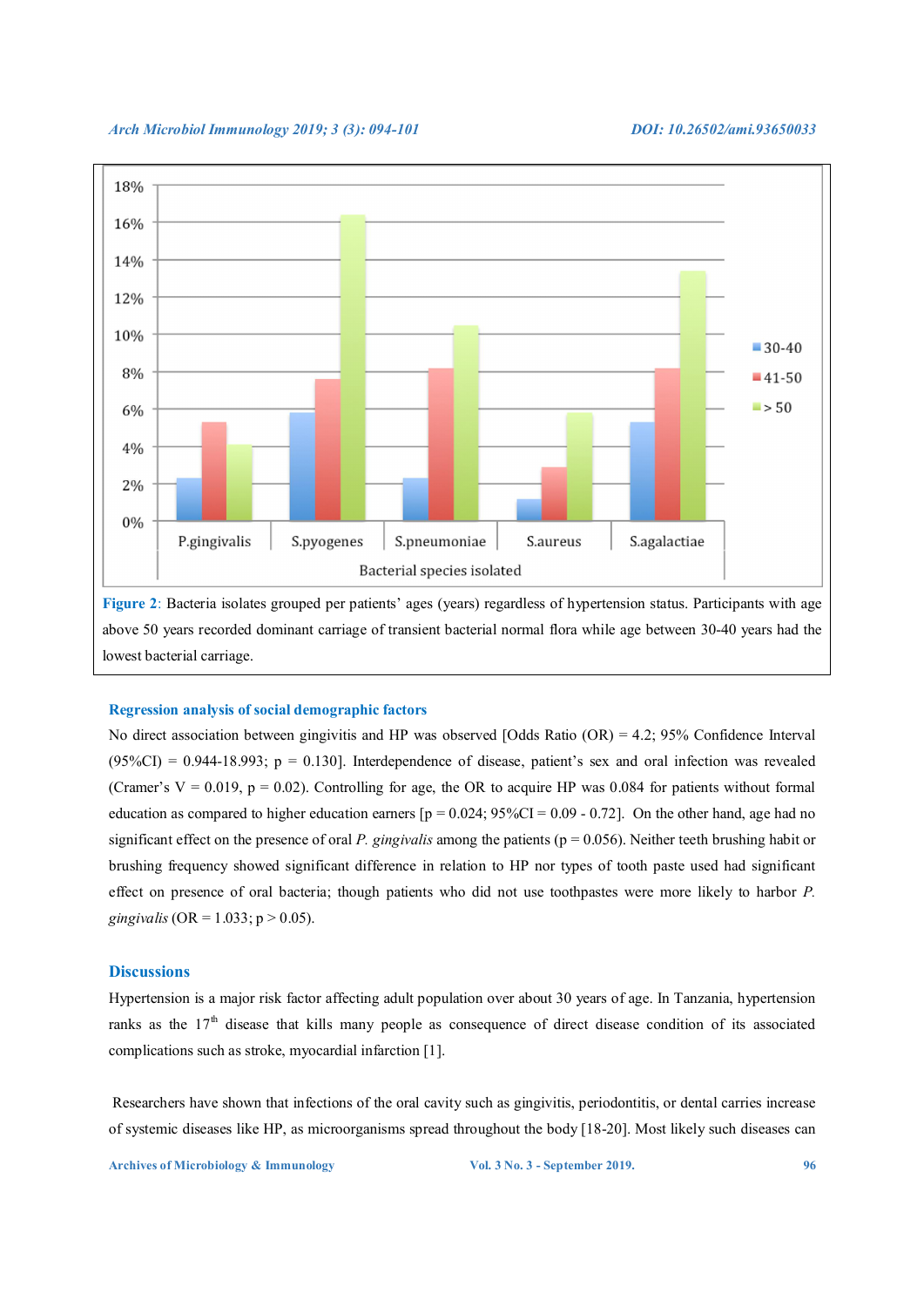indirectly involve systemic inflammation leading to release various inflammatory mediators that are part of microbial cellular components, chiefly lipo-polysaccharide that activate macrophages to synthesize several proinflammatory molecules, including the cytokines, prostaglandins, especially prostaglandin E2 and hydrolytic enzymes [21,22].

Since the oral cavity is an open system exposed to the external environment; possibilities of foreign materials entering the system from the oral cavity increase due to the constant food and liquids ingestion through the mouth. The presence of the large numbers of microorganisms, both pathogenic and normal flora can initiate tissue destruction by activating components of the immune system, which in turn, release mediators that evoke mechanisms of connective tissue degradation. Such microbial infections concomitantly affect the endothelium, monocytes and coagulation system/platelets that might be pro-atherogenic attributing indirectly to atherogenesis reducing intima wall thickness of spelling to rise of blood pressure.

Hence periodontal diseases can be result of chronic presence of *P. gingivalis* that emerge from the periodontal flora in susceptible individuals and can lead to frequent low-level bacteremia [23]. Consequently, recurrent bacteremia with *P. gingivalis* and a mixture of other oral bacteria can occur in periodontitis patients during simple mastication [24]. In this way, potential aassociations between *P. gingivalis* and HP that is backed up by our present findings and other epidemiological and experimental animal studies [25, 26]. We presume that *P. gingivalis* infections could be a factor that causes HP or health-related condition as its prevalence was direct proportional with frequency of HP. In order to establish a direct causality, stringent criteria must be met and such conditions need to occur before the disease outcome, which seems to be the case.

About half (57%) of the study population had gingivitis. Oral conditions such as gingivitis and chronic periodontitis are found worldwide and are among the most prevalent microbial diseases of mankind [27]. Other bacteria in the oral cavity have also proved a great deal attributing to HP including *S. pyogenes* and *S. aureus*, which have been reported to cause endocarditis and atherosclerosis [10,28]. The fact that periodontal disease is inflammatory in nature affecting up to 50% of the grown-ups [28]; thus inflammation is believed to exert a central role in the pathogenesis of atherosclerosis and other inflammatory diseases [27]. Nonetheless, this study couldn't establish a direct association between gingivitis and HP, which explains that possible causes of gingivitis might be multifactorial.

The isolation rate of *P. gingivalis* was relatively lower as compared to what was previously reported in Iran (11% vs. 37%) by [17]. However, our findings coincide with one previous study, which showed that health individuals had less possibility of being infected with *P. gingivalis* as compared to hypertensive ones [29]. A correlation between patients' ages and frequency of bacteria isolation (51%) was apparent, which was more obvious among hypertensive patients over 50 years as compared to 24% previously observed [17]. Isolation method and human error could have played major role in the observed discrepancy. Prevalence of bacteria was higher among female patients than males

**Archives of Microbiology & Immunology 37 Col. 3 No. 3 - September 2019.** 97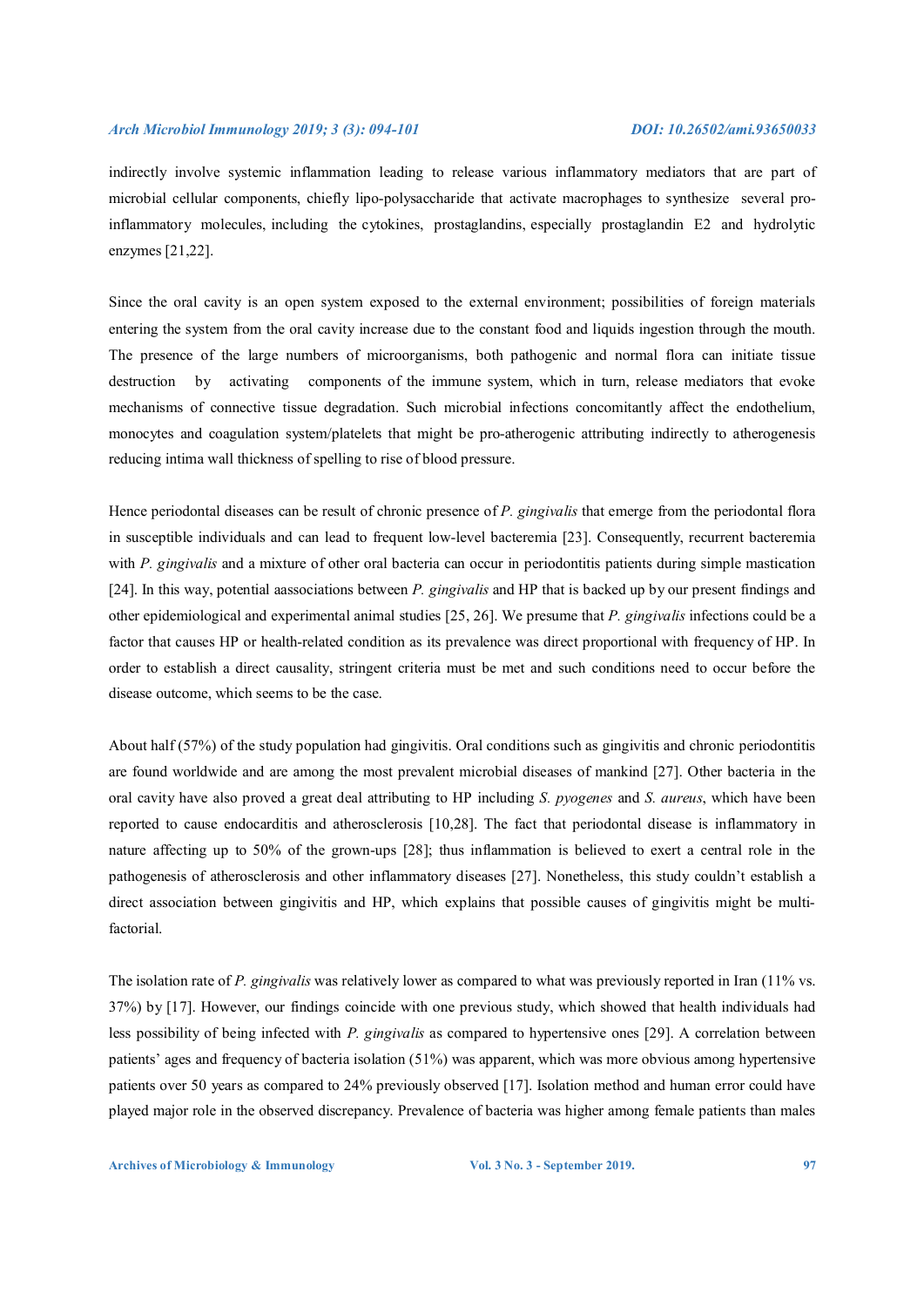coinciding with previous studies [10,17]. Among several factors, include presence of concomitant diseases among moist female patients; menopause and pregnancy that is accompanied with erosion of minerals from bones and teeth have been attributed to the higher prevalence of oral bacteria. Periodontal diseases were more prevalent in men than in women even though female patients were relatively more likely to suffer from HP. This relationship depends on socio-economic status, physiological processes such as bone metabolism, and the use of contraceptives [30,31]. Associations between level of education and HP as well as between halitosis and HP were evident, which coincided with a study by Milanesi et al., (2016) [32]. The fact that our study found that younger people were more likely to suffer from HP as compared to older ones could be attributed to lifestyle and stress among the youth. Similarly, lifestyle and levels of education seem to play important role in oral health; as only half of the participants brushed their teeth twice a day and of these, 63% had at least secondary education.

#### **Limitations**

Occasionally, collection of required sub-gingival fluid or plaque specimens was not possible, only saliva specimens were obtained thus deterring bacteria identification as either pathogenic or normal flora. Patients' disinclination to disclose some life-styles and healthy-related information that could have assisted to better describe the association of bacterial infection and HP. Concurrent determination of HP and oral infection causing bacteria, might have affected the progression and thus inability to establish underlying factors. Nonetheless, correction for confounders through statistical adjustment has minimized effects of other factors.

# **Conclusion**

Hypertensive patients exhibit high oral carriage of transient bacteria especially *P. gingivalis* as compared to nonhypertensive individuals. However, there was no association between *P. gingivalis* carriage and hypertension.. Oral infections and other periodontal diseases were associated with HP. However, no conclusive remarks can be made regarding the causative involvement of periodontal diseases mainly due to the reduced number of available prospective studies. Oral health education should be disseminated among hypertensive patients and general public in line with regular dental examinations to avoid potential emergence of cardiovascular problems including hypertension as consequence of otherwise preventable oral bacterial infections.

# **Acknowledgements**

We are grateful to patients who consented to participate in this study and thanks to all Clinicians and Laboratory personnel at MNH for their different forms of support during the phase of data collection.

# **References**

1. Flynn JT, Kaelber DC, Baker-Smith CM, Blowey D, Carroll AE, Daniels SR, et al. Clinical practice guideline for screening and management of high blood pressure in children and adolescents. Pediatrics 21 (2017): e20171904.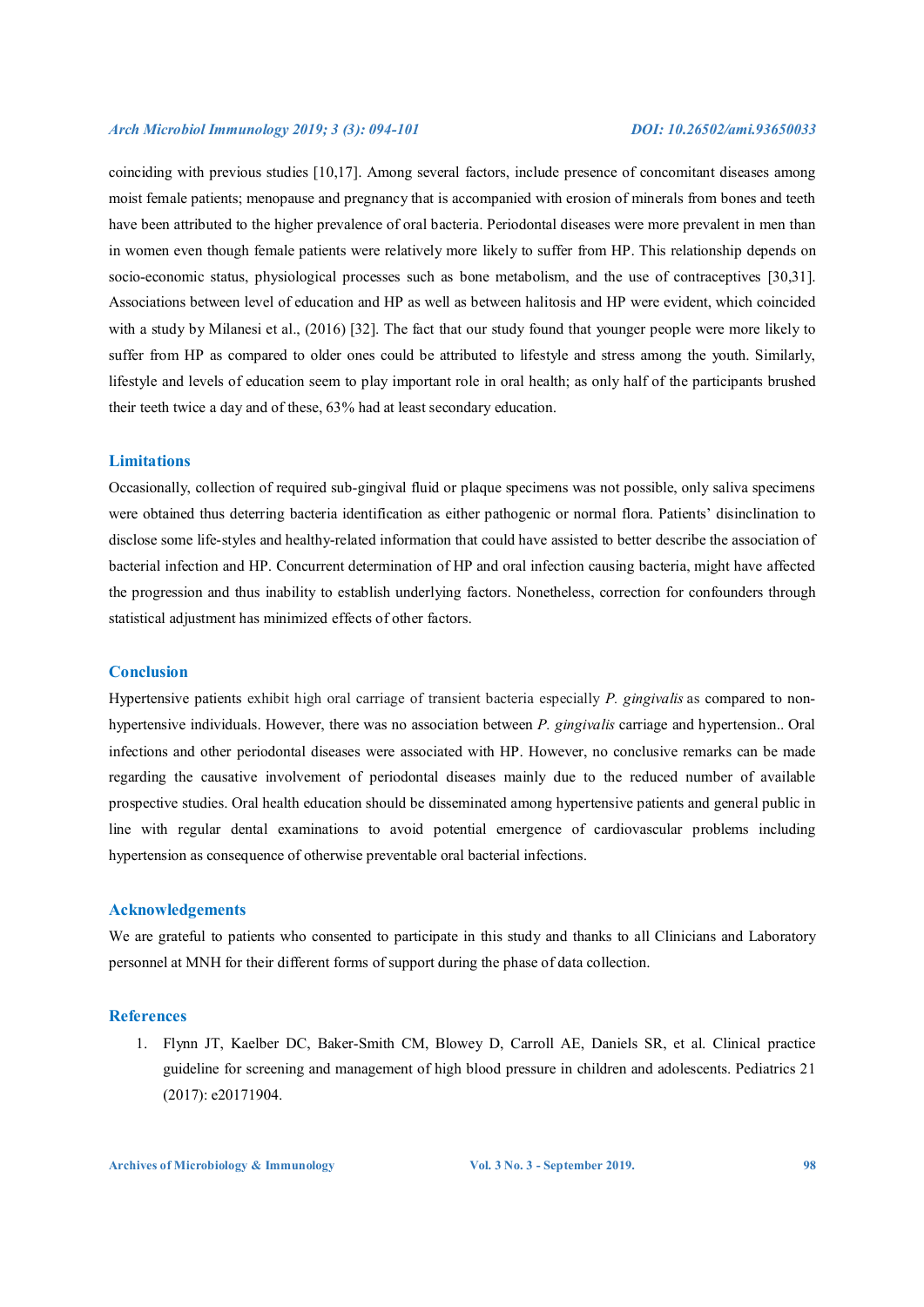- 2. Kharlamova N, Jiang X, Sherina N, Potempa B, Israelsson L, et al. Antibodies to Porphyromonas gingivalis indicate interaction between oral infection, smoking, and risk genes in rheumatoid arthritis etiology. Arthritis & rheumatology 68 (2016): 604-613.
- 3. Malha L, August P. Secondary hypertension in pregnancy. Current hypertension reports 17 (2015): 53.
- 4. Grossman A, Messerli FH, Grossman E. Drug induced hypertension–An unappreciated cause of secondary hypertension. European journal of pharmacology 763 (2015): 15-22.
- 5. Kishore J, Gupta N, Kohli C, Kumar N. Prevalence of hypertension and determination of its risk factors in rural Delhi. International journal of hypertension. 2016: 2016.
- 6. Rahimi K, Emdin CA, MacMahon S. The epidemiology of blood pressure and its worldwide management. Circulation research 116 (2015): 925-936.
- 7. Gerits, E.; Verstraeten, N.; Michiels, J. New approaches to combat porphyromonas gingivalis biofilms. J Oral Microbiol 9 (2017): 1300366.
- 8. Hajishengallis, G. Periodontitis: From microbial immune subversion to systemic inflammation. Nat Rev Immunol 15 (2015): 30–44.
- 9. Zhang B, Khalaf H, Sirsjö A, Bengtsson T. Gingipains from the periodontal pathogen Porphyromonas gingivalis play a significant role in regulation of angiopoietin 1 and angiopoietin 2 in human aortic smooth muscle cells. Infection and Immunity 17 (2017): IAI-00498.
- 10. Desvarieux M, Demmer RT, Jacobs Jr DR, Rundek T, Boden-Albala B, Sacco RL, Papapanou PN. Periodontal bacteria and hypertension: the oral infections and vascular disease epidemiology study (INVEST). Journal of hypertension 28 (2010): 1413.
- 11. Potempa J, Mydel P, Koziel J. The case for periodontitis in the pathogenesis of rheumatoid arthritis. Nature Reviews Rheumatology 13 (2017): 606.
- 12. Cheesbrough M. District laboratory practice in tropical countries. Cambridge university press 2006.
- 13. United Nations, Department of Economic and Social Affairs, Population Division. World Population Prospects: The 2017 Revision. Available at:Worldometers (www.Worldometers.info)
- 14. Fleming SM, O'Byrne L, Grimes H, Daly KM, Morrison JJ, Morrison JJ. Amino-terminal pro-brain natriuretic peptide in normal and hypertensive pregnancy. Hypertension in pregnancy 20 (2001): 169-175.
- 15. To TT, Gümüş P, Nizam N, Buduneli N, Darveau RP. Subgingival plaque in periodontal health antagonizes at toll-like receptor 4 and inhibits e-selectin expression on endothelial cells. Infection and immunity 84 (2016): 120-126.
- 16. Amar S, Gokce N, Morgan S, Loukideli M, Van Dyke TE, Vita JA. Periodontal disease is associated with brachial artery endothelial dysfunction and systemic inflammation. ArteriosclerThromb Vasc Biol 23 (2003): 1245–1249
- 17. Japoni A, Vazin A, Noushadi S, Kiany F, Japoni S, Alborzi A. Antibacterial susceptibility patterns of *Porphyromonas gingivalis* isolated from chronic periodontitis patients. Med Oral Patol Oral Cir Bucal 16 (2011): 1031–1035.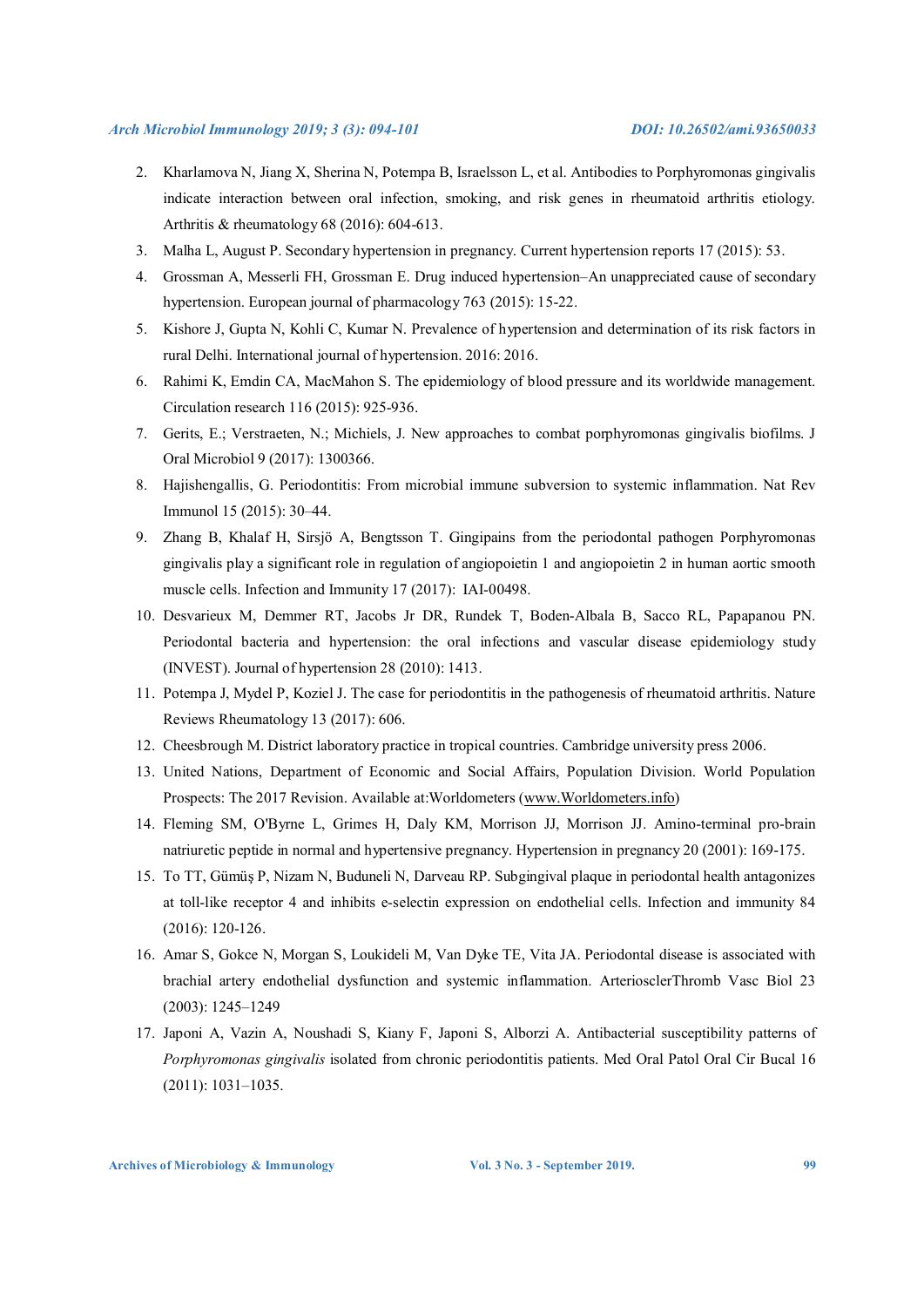- 18. Willems HM, Xu Z, Peters BM. Polymicrobial biofilm studies: from basic science to biofilm control. Current oral health reports 3 (2016): 36-44.
- 19. Shiheido Y, Maejima Y, Suzuki JI, Aoyama N, Kaneko M, et al. Porphyromonas gingivalis, a periodontal pathogen, enhances myocardial vulnerability, thereby promoting post-infarct cardiac rupture. Journal of molecular and cellular cardiology 99 (2016): 123-137.
- 20. Holmlund A, Hedin M, Pussinen PJ, Lerner UH, Lind L. Porphyromonas gingivalis (Pg) a possible link between impaired oral health and acute myocardial infarction. International journal of cardiology 148 (2011): 148-153.
- 21. Chistiakov DA, Orekhov AN, Bobryshev YV. Links between atherosclerotic and periodontal disease. Experimental and Molecular Pathology 100 (2016): 220-235.
- 22. Li X, Kolltveit KM, Tronstad L, Olsen I. Systemic diseases caused by oral infection. Clinical microbiology reviews 13 (2000): 547-558.
- 23. Loesche WJ. Periodontal disease: link to cardiovascular disease. Compend Contin Educ Dent 21 (2000): 463–466, 468, 470 passim; quiz 484.
- 24. Maharaj B, Coovadia Y, Vayej AC. An investigation of the frequency of bacteraemia following dental extraction, tooth brushing and chewing. Cardiovascular Journal of Africa 23 (2012): 340.
- 25. Supuran CT, Capasso C. Carbonic anhydrase from *Porphyromonas gingivalis* as a drug target. Pathogens 6 (2017): 30.
- 26. Pussinen PJ, Alfthan G, Tuomilehto J, Asikainen S, Jousilahti P. High serum antibody levels to Porphyromonas gingivalis predict myocardial infarction. European Journal of Cardiovascular Prevention & Rehabilitation 11 (2004): 408-411.
- 27. Seymour GJ, Ford PJ, Cullinan MP, Leishman S, Yamazaki K. Relationship between periodontal infections and systemic disease. Clinical Microbiology and Infection 13 (2007): 3-10.
- 28. Belstrøm D, Damgaard C, Nielsen CH, Holmstrup P. Does a causal relation between cardiovascular disease and periodontitis exist? Microbes and infection 14 (2012): 411-418.
- 29. Genco RJ, Borgnakke WS. Risk factors for periodontal disease. Periodontology 62 (2013): 59-94.
- 30. Leng B, Jin Y, Li G, Chen L, Jin N. Socioeconomic status and hypertension: a meta-analysis. Journal of hypertension 33 (2015): 221-229.
- 31. Meisel P, Reifenberger J, Haase R, Nauck M, Bandt C, Kocher T. Women are periodontally healthier than men, but why don't they have more teeth than men? Menopause 15 (2008): 270-275.
- 32. Milanesi FC, Kauer B, Wagner TP, Daudt LD, Haas AN. Self-reported halitosis and associated demographic and behavioral factors. Brazilian oral research 30 (2016).